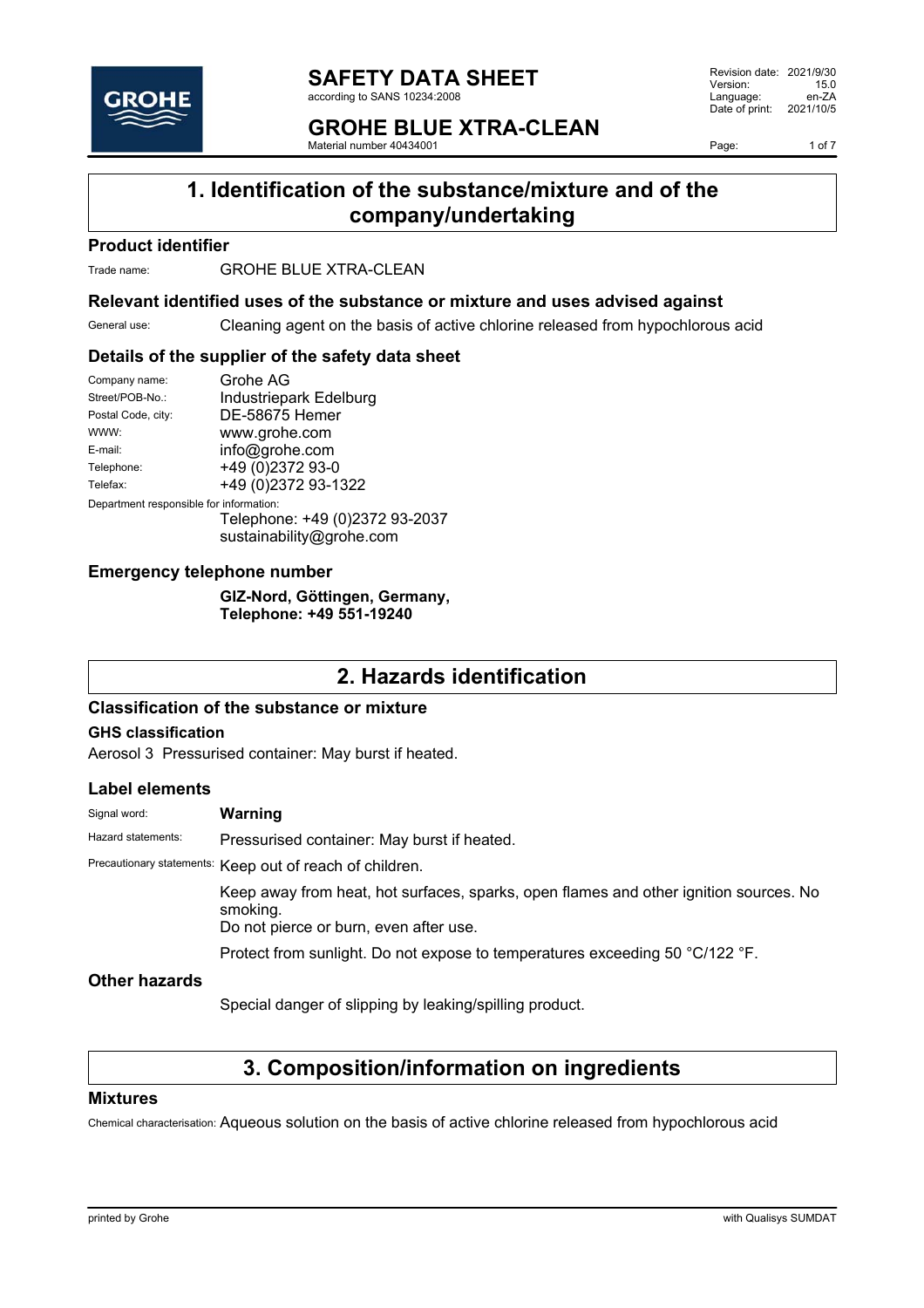

#### **SAFETY DATA SHEET** according to SANS 10234:2008

### **GROHE BLUE XTRA-CLEAN**

Material number 40434001

Revision date: 2021/9/30 Version: 15.0<br>Language: en-ZA Language: en-ZA<br>Date of print: 2021/10/5 Date of print:

Page: 2 of 7

| 4. First aid measures                                       |                                                                                                                                                                                                                                                  |  |
|-------------------------------------------------------------|--------------------------------------------------------------------------------------------------------------------------------------------------------------------------------------------------------------------------------------------------|--|
| In case of inhalation:                                      | Provide fresh air. In case of respiratory difficulties seek medical attention.                                                                                                                                                                   |  |
| Following skin contact:                                     | In case of prolonged exposure: Remove residues with water. Change contaminated<br>clothing. Then cream your skin. In case of skin irritation, consult a physician.                                                                               |  |
| After eye contact:                                          | Immediately flush eyes with plenty of flowing water for 10 to 15 minutes holding eyelids<br>apart. Remove contact lenses, if present and easy to do. Continue rinsing. In case of<br>troubles or persistent symptoms, consult an opthalmologist. |  |
| After swallowing:                                           | Rinse mouth immediately and drink plenty of water. Do not induce vomiting. Seek<br>medical attention.                                                                                                                                            |  |
| Most important symptoms and effects, both acute and delayed |                                                                                                                                                                                                                                                  |  |

No data available

#### **Indication of any immediate medical attention and special treatment needed**

Treat symptomatically.

### **5. Firefighting measures**

#### **Extinguishing media**

Suitable extinguishing media: Product is non-combustible. Extinguishing materials should therefore be selected

according to surroundings. All extinguishing agents can be applied.

Extinguishing media which must not be used for safety reasons:

Full water jet

### **Special hazards arising from the substance or mixture**

Pressurised container: May burst if heated. Fires in the immediate vicinity may cause the development of dangerous vapours. In case of fire may be liberated: Chlorine compounds, carbon monoxide and carbon dioxide.

### **Advice for firefighters**

Special protective equipment for firefighters:

Wear self-contained breathing apparatus. Wear appropriate protective equipment.

Additional information: Heating causes rise in pressure with risk of bursting. Cool endangered containers with water spray and, if possible, remove from danger zone. Use water spray jet to knock down vapours. Do not breathe fumes. Do not allow fire water to penetrate into surface or ground water.

### **6. Accidental release measures**

### **Personal precautions, protective equipment and emergency procedures**

Avoid contact with eyes. Handle in accordance with good industrial hygiene and safety practice.

### **Environmental precautions**

Large amounts: Do not allow to enter into soil/subsoil.

### **Methods and material for containment and cleaning up**

Soak up with absorbent materials such as sand, siliceus earth, acid- or universal binder. Store in special closed containers and dispose of according to ordinance. Final cleaning.

Additional information: Special danger of slipping by leaking/spilling product.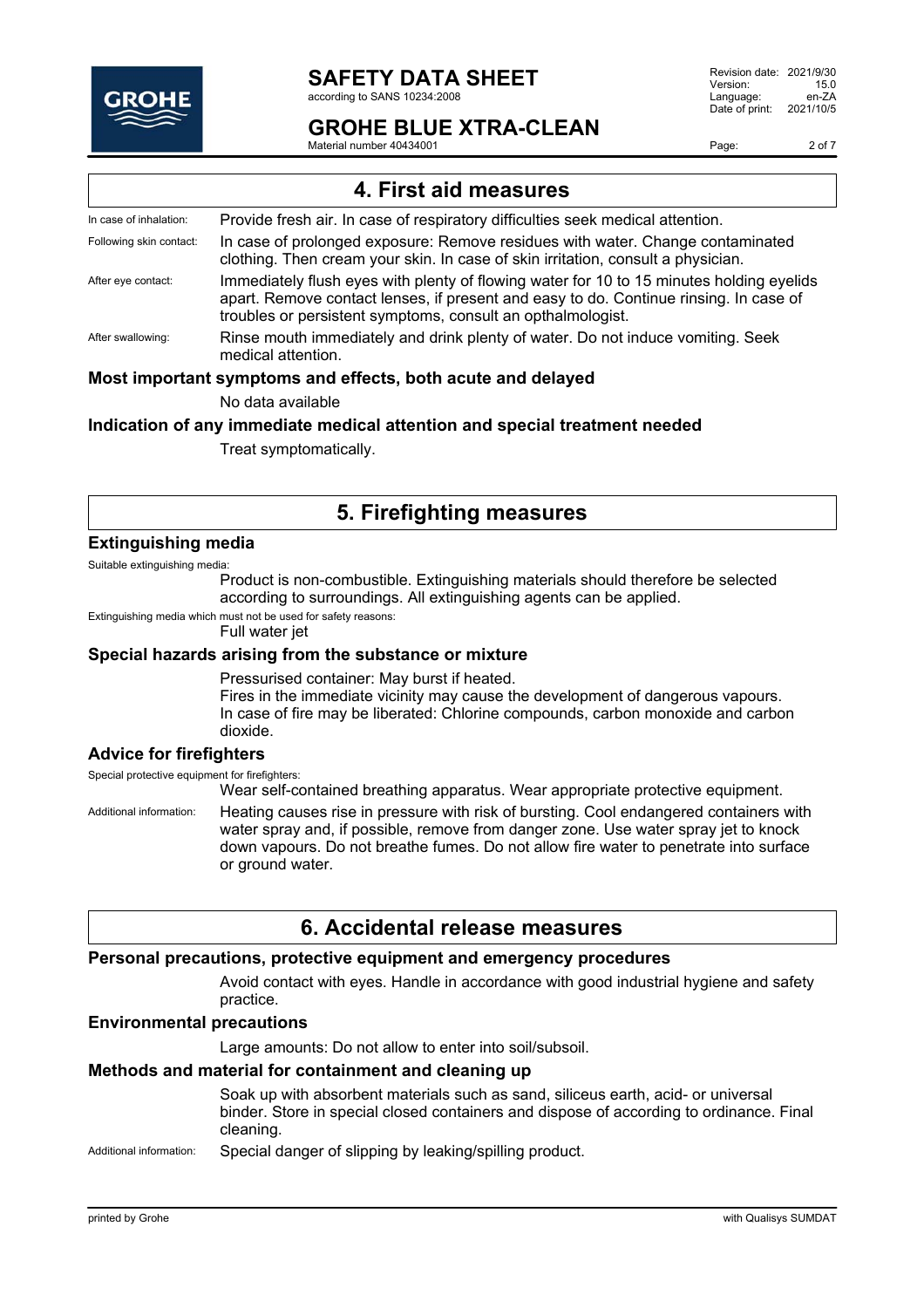

according to SANS 10234:2008

### **GROHE BLUE XTRA-CLEAN**

Material number 40434001

Page: 3 of 7

# **7. Handling and storage**

### **Precautions for safe handling**

Advices on safe handling: Do not heat the product. Heating causes rise in pressure with risk of bursting. Provide adequate ventilation, and local exhaust as needed. Handle in accordance with good industrial hygiene and safety practice. Take off contaminated clothing and wash it before reuse. Do not spray in the eyes. Have eye wash bottle or eye rinse ready at work place. Precautions against fire and explosion: Keep away from heat, hot surfaces, sparks, open flames and other ignition sources. No smoking. Do not pierce or burn, even after use. Usual measures for fire prevention. **Storage** Requirements for storerooms and containers: Keep containers tightly closed and at a temperature between 2 °C and 30 °C. Protect from sunlight. Do not expose to temperatures exceeding 50 °C/122 °F. Protect from frost. Suitable material: Plastic.

Store in corrosive resistant container/in container with a resistant inner liner.

Hints on joint storage: Do not store together with acids. Keep away from food, drink and animal feedingstuffs.

### **8. Exposure controls/personal protection**

#### **Exposure controls**

Provide good ventilation and/or an exhaust system in the work area. See also information in chapter 7, section storage.

### **Personal protection equipment**

#### **Occupational exposure controls**

| Respiratory protection:                  | Provide adequate ventilation.<br>Respiratory protection must be worn whenever the WEL levels have been exceeded.<br>The filter class must be suitable for the maximum contaminant concentration                                                                                                                                                                                                                                        |  |
|------------------------------------------|----------------------------------------------------------------------------------------------------------------------------------------------------------------------------------------------------------------------------------------------------------------------------------------------------------------------------------------------------------------------------------------------------------------------------------------|--|
|                                          | (gas/vapour/aerosol/particulates) that may arise when handling the product.                                                                                                                                                                                                                                                                                                                                                            |  |
| Hand protection:                         | hand protection is not required                                                                                                                                                                                                                                                                                                                                                                                                        |  |
| Eye protection:                          | Not required.                                                                                                                                                                                                                                                                                                                                                                                                                          |  |
|                                          | In case of handling larger quantities:<br>Tightly sealed goggles according to EN 166.                                                                                                                                                                                                                                                                                                                                                  |  |
| Body protection:                         | Recommended: Wear suitable protective clothing.                                                                                                                                                                                                                                                                                                                                                                                        |  |
| General protection and hygiene measures: | Keep away from heat, hot surfaces, sparks, open flames and other ignition sources. No<br>smoking. Do not pierce or burn, even after use.<br>Avoid contact with eyes. Do not spray in the eyes. Take off contaminated clothing and<br>wash it before reuse. Do not breathe vapour/aerosol.<br>Wash hands before breaks and after work. When using do not eat, drink or smoke.<br>Have eye wash bottle or eye rinse ready at work place. |  |

#### **Environmental exposure controls**

Refer to 6.: Section "Environmental precautions".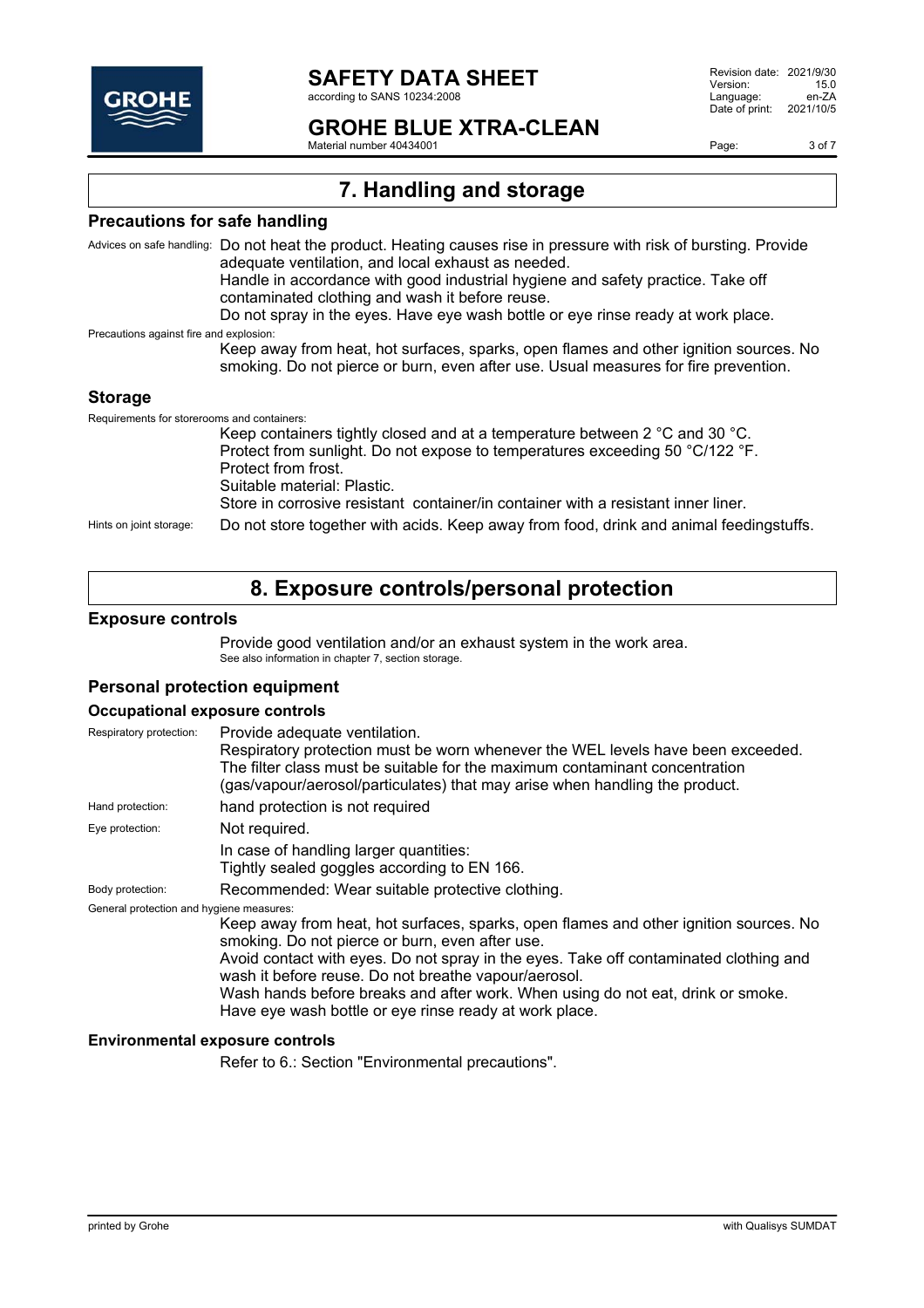

according to SANS 10234:2008

**GROHE BLUE XTRA-CLEAN** Material number 40434001

Revision date: 2021/9/30<br>Version: 15.0 Version: 15.0<br>
Language: en-ZA Language: Date of print: 2021/10/5

Page: 4 of 7

# **9. Physical and chemical properties**

### **Information on basic physical and chemical properties**

| Appearance:                              | Physical state at 20 °C and 101.3 kPa: liquid<br>Form: Aerosol<br>Colour: colourless       |
|------------------------------------------|--------------------------------------------------------------------------------------------|
| Odour <sup>-</sup>                       | weak like chlorine                                                                         |
| Odour threshold:                         | No data available                                                                          |
| pH:                                      | at 25 °C: 5,5 - 8,5                                                                        |
| Melting point/freezing point:            | No data available                                                                          |
| Initial boiling point and boiling range: | approx. 100 °C (1013 Pa)                                                                   |
| Flash point/flash point range:           | No data available                                                                          |
| Evaporation rate:                        | No data available                                                                          |
| Flammability:                            | not combustible                                                                            |
| Explosion limits:                        | LEL (Lower Explosion Limit): not applicable<br>UEL (Upper Explosive Limit): not applicable |
| Vapour pressure:                         | 3,05 - 3,15 Pa                                                                             |
| Vapour density:                          | No data available                                                                          |
| Density:                                 | at 20 $°C: 1$ g/mL                                                                         |
| Water solubility:                        | completely miscible                                                                        |
| Partition coefficient: n-octanol/water:  | No data available.                                                                         |
| Auto-ignition temperature:               | No data available                                                                          |
| Thermal decomposition:                   | No data available                                                                          |
|                                          |                                                                                            |

### **Additional information**

Viscosity, dynamic: 0,001 Pa<sup>\*</sup>s

Explosive properties: Not explosive. Pressurised container: May burst if heated.

# **10. Stability and reactivity**

| Reactivity:                         | Refer to 10.3                                                                                                                                                                                                            |  |
|-------------------------------------|--------------------------------------------------------------------------------------------------------------------------------------------------------------------------------------------------------------------------|--|
| Chemical stability:                 | Stable under recommended storage conditions.                                                                                                                                                                             |  |
| Possibility of hazardous reactions: | Pressurised container: May burst if heated.                                                                                                                                                                              |  |
| Conditions to avoid:                | Keep away from heat, hot surfaces, sparks, open flames and other ignition sources. No<br>smoking. Do not pierce or burn, even after use.<br>Protect from sunlight. Do not expose to temperatures exceeding 50 °C/122 °F. |  |
| Incompatible materials:             | Acids, oxidizing agents                                                                                                                                                                                                  |  |
| Hazardous decomposition products:   | No hazardous decomposition products when regulations for storage and handling are<br>observed.                                                                                                                           |  |
| Thermal decomposition:              | No data available                                                                                                                                                                                                        |  |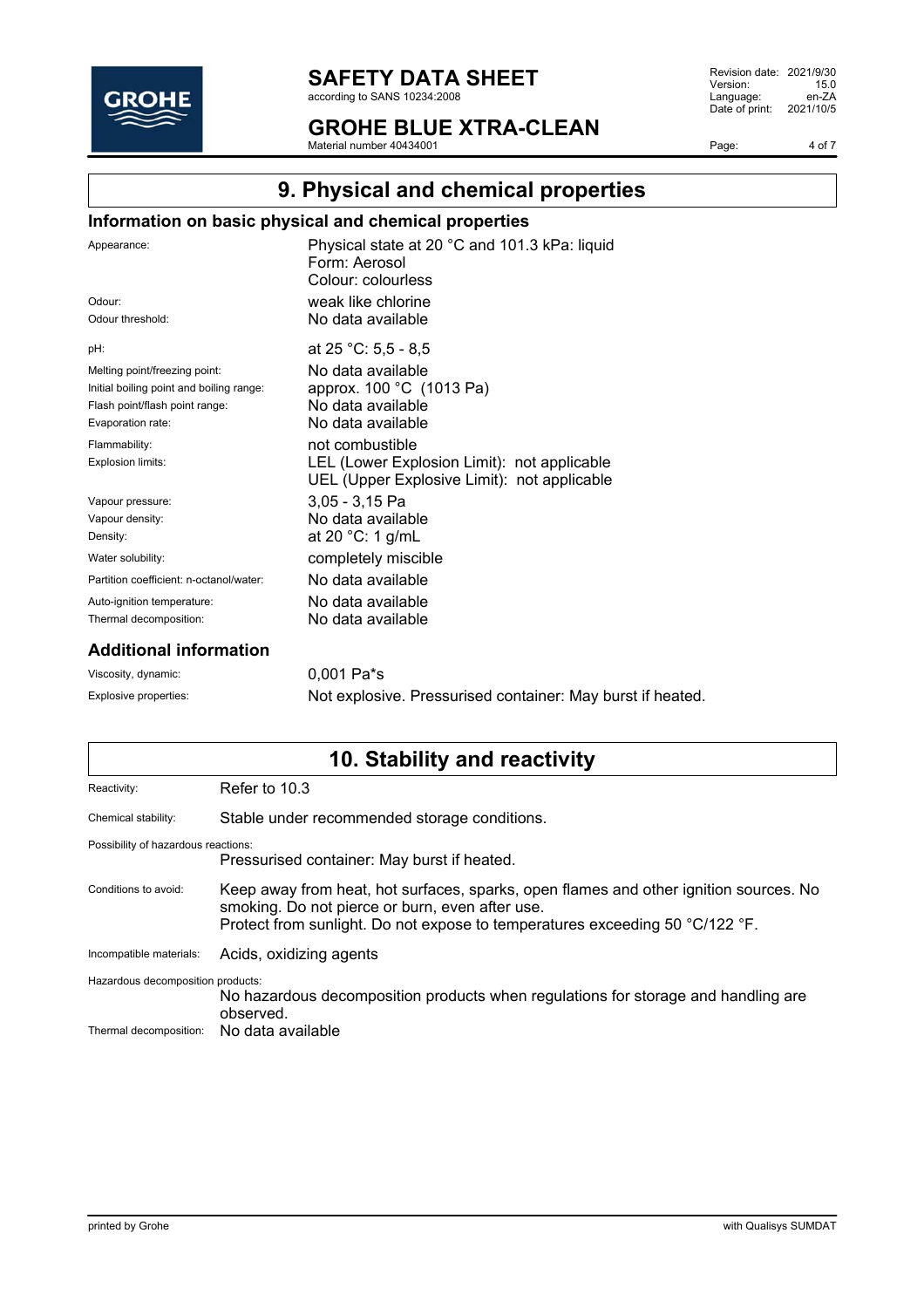

#### **SAFETY DATA SHEET** according to SANS 10234:2008

## **GROHE BLUE XTRA-CLEAN**

Material number 40434001

Revision date: 2021/9/30 Version: 15.0<br>Language: en-ZA Language: en-ZA<br>Date of print: 2021/10/5 Date of print:

Page: 5 of 7

# **11. Toxicological information**

### **Information on toxicological effects**

| Toxicological effects: | The statements are derived from the properties of the single components. No<br>toxicological data is available for the product as such. |
|------------------------|-----------------------------------------------------------------------------------------------------------------------------------------|
|                        | Acute toxicity (oral): Based on available data, the classification criteria are not met.                                                |
|                        | Acute toxicity (dermal): Based on available data, the classification criteria are not met.                                              |
|                        | Acute toxicity (inhalative): Lack of data.                                                                                              |
|                        | Skin corrosion/irritation: Based on available data, the classification criteria are not met.                                            |
|                        | Serious eye damage/irritation: Lack of data.                                                                                            |
|                        | Sensitisation to the respiratory tract: Lack of data.                                                                                   |
|                        | Skin sensitisation: Based on available data, the classification criteria are not met.                                                   |
|                        | Germ cell mutagenicity/Genotoxicity: Lack of data.                                                                                      |
|                        | Carcinogenicity: Lack of data.                                                                                                          |
|                        | Reproductive toxicity: Lack of data.                                                                                                    |
|                        | Effects on or via lactation: Lack of data.                                                                                              |
|                        | Specific target organ toxicity (single exposure): Lack of data.                                                                         |
|                        | Specific target organ toxicity (repeated exposure): Lack of data.                                                                       |
|                        | Aspiration hazard: Lack of data.                                                                                                        |
| Other information:     | With correct and proper handling/application, no cases health hazards are known.                                                        |

### **12. Ecological information**

### **Toxicity**

Further details: No data available

#### **Persistence and degradability**

Further details: The methods for determining the biological degradability are not applicable to inorganic substances.

### **Mobility in soil**

No data available

### **Additional ecological information**

General information: Large amounts: Do not allow to enter into soil/subsoil.

### **13. Disposal considerations**

#### **Waste treatment methods**

#### **Product**

Recommendation: Dispose of waste according to applicable legislation.

#### **Package**

Recommendation: Dispose of waste according to applicable legislation. Empty carefully and completely, if possible. Non-contaminated packages may be recycled.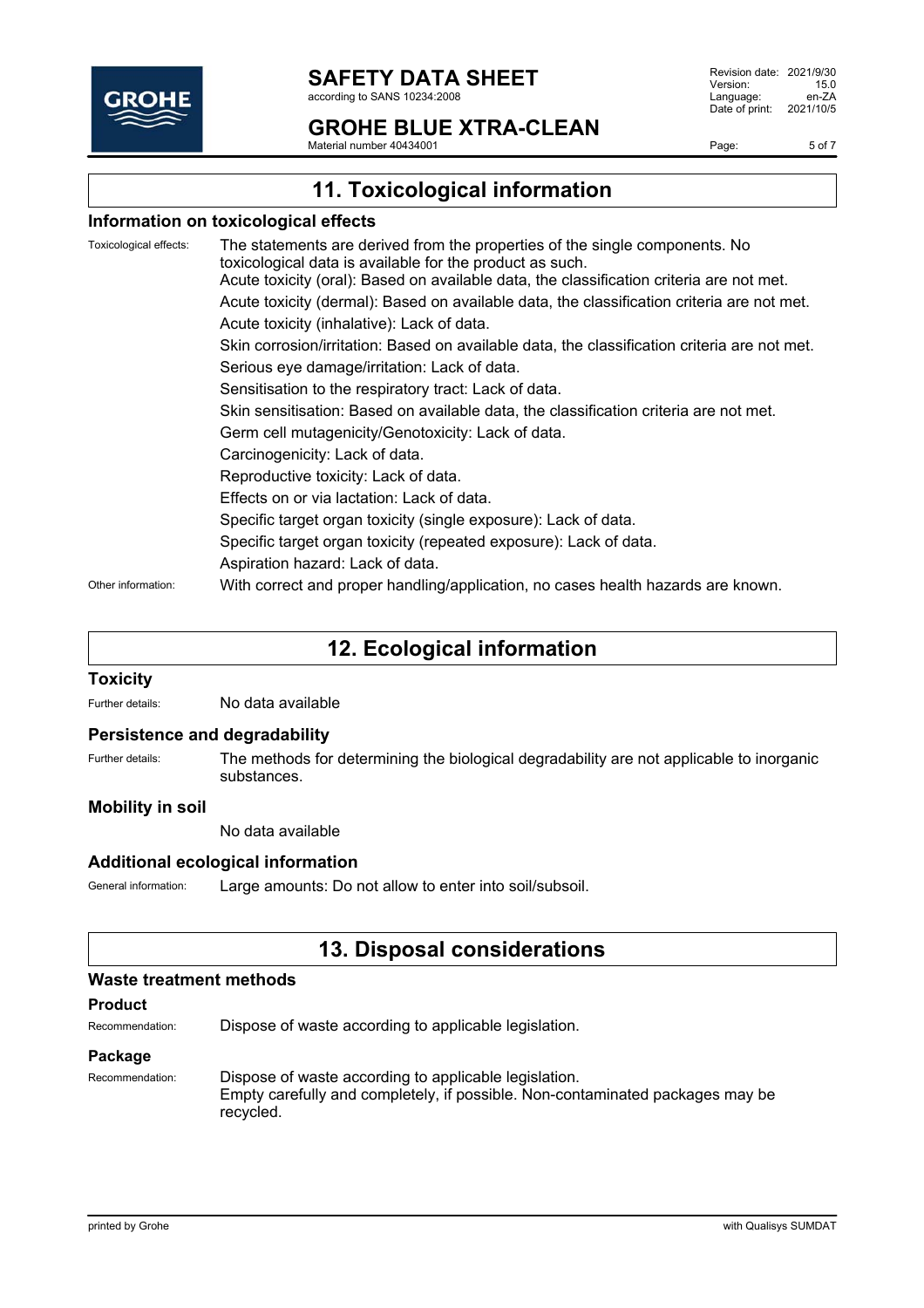

according to SANS 10234:2008

### **GROHE BLUE XTRA-CLEAN**

 $\frac{34}{24}$  Material number 40434001

Revision date: 2021/9/30<br>Version: 15.0 Version: 15.0<br>
Language: en-ZA Language: Date of print: 2021/10/5

Page: 6 of 7

# **14. Transport information**

#### **UN number**

ADR/RID, IMDG, IATA-DGR: UN 1950

### **Sea transport (IMDG)**

| UN number:                         | UN 1950                                   |
|------------------------------------|-------------------------------------------|
| Proper shipping name:              | UN 1950, AEROSOLS                         |
| Class or division, Subsidary risk: | Class 2.2, Subrisk -                      |
| Packing Group:                     |                                           |
| EmS:                               | $F-D, S-U$                                |
| Special provisions:                | 63, 190, 277, 327, 344, 381, 959          |
| Limited quantities:                | 1000 mL                                   |
| Excepted quantities:               | E0                                        |
| Package - Instructions:            | P207, LP200                               |
| Package - Provisions:              | PP87, L <sub>2</sub>                      |
| <b>IBC</b> - Instructions:         |                                           |
| <b>IBC - Provisions:</b>           |                                           |
| Tank instructions - IMO:           |                                           |
| Tank instructions - UN:            |                                           |
| Tank instructions - Provisions:    |                                           |
| Stowage and handling:              | <b>SW1 SW22</b>                           |
| Segregation:                       | SG69                                      |
| Properties and observations:       |                                           |
| Marine pollutant:                  | no                                        |
| Segregation group:                 | none                                      |
| Air transport (IATA)               |                                           |
| UN/ID number:                      | UN 1950                                   |
| Proper chinning name:              | AEDOSOI S NON ELAMMA<br><b>I INI 1050</b> |

| Proper shipping name:                   | UN 1950, AEROSOLS, NON-FLAMMABLE             |
|-----------------------------------------|----------------------------------------------|
| Class or division, Subsidary risk:      | Class 2.2                                    |
| Hazard label:                           | Non-flamm. gas                               |
| <b>Excepted Quantity Code:</b>          | F۵                                           |
| Passenger and Cargo Aircraft: Ltd.Qty.: | Pack.Instr. Y203 - Max. Net Qty/Pkg. 30 kg G |
| Passenger and Cargo Aircraft:           | Pack.Instr. 203 - Max. Net Qty/Pkg. 75 kg    |
| Cargo Aircraft only:                    | Pack.Instr. 203 - Max. Net Qty/Pkg. 150 kg   |
| Special provisions:                     | A98 A145 A167 A802                           |
| Emergency Response Guide-Code (ERG):    | 21                                           |

# **15. Regulatory information**

# **National regulations - South Africa**

No data available

### **Further regulations, limitations and legal requirements**

No data available

# **16. Other information**

Text for labelling: Do not spray in the eyes.

Contains active chlorine released from hypochlorous acid: min. 0,07 g/kg. Use biocides safely. Always read the label and product information before use.